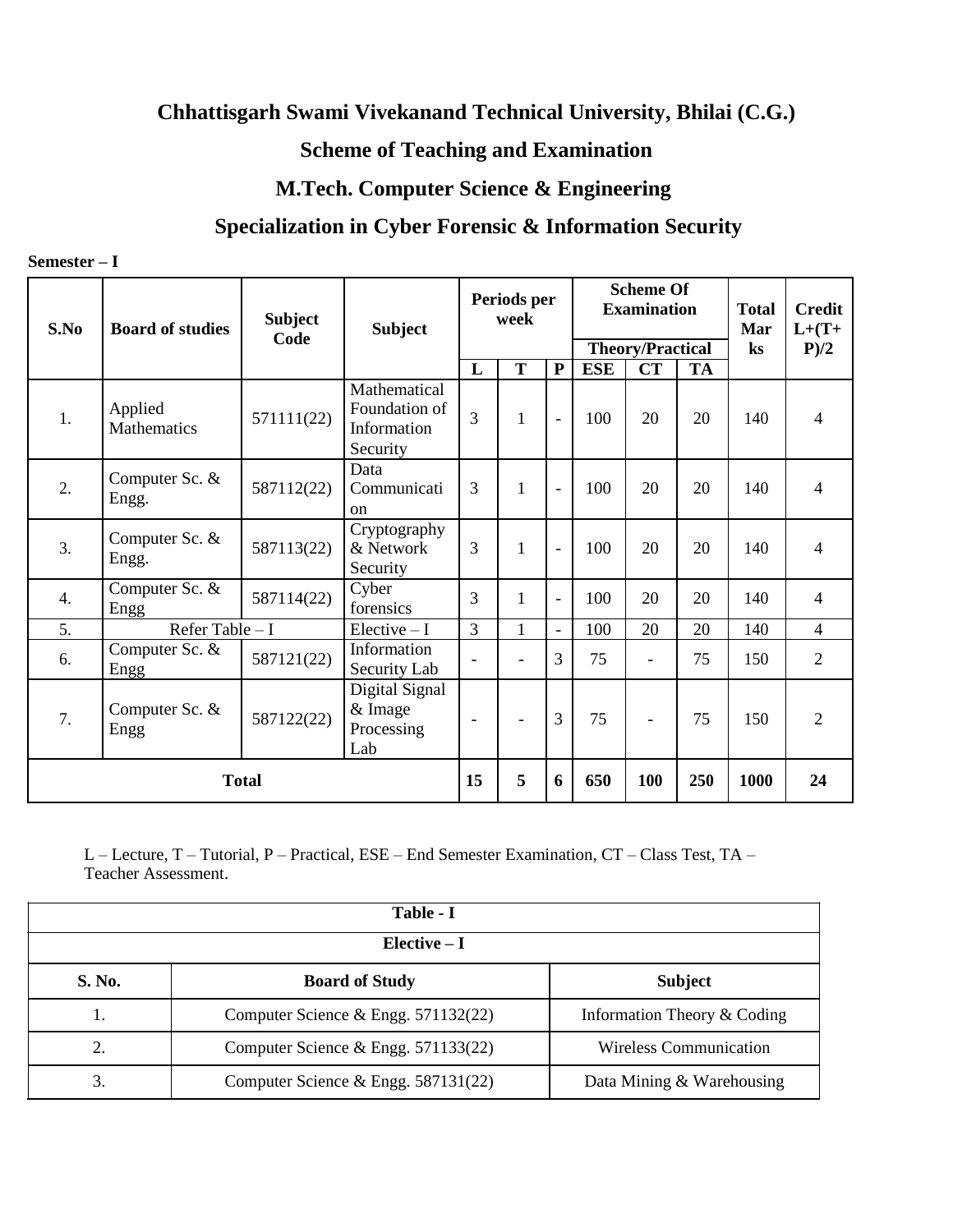| Semester – II |  |
|---------------|--|
|---------------|--|

| S.No         | <b>Board of</b><br>studies   | <b>Subject</b><br>Code | <b>Subject</b>                                 | <b>Periods</b><br>per week |                          |                          | <b>Scheme Of</b><br><b>Examination</b> |                          |           | <b>Total</b><br><b>Marks</b> | <b>Credit</b><br>$L+(T+P)/2$ |
|--------------|------------------------------|------------------------|------------------------------------------------|----------------------------|--------------------------|--------------------------|----------------------------------------|--------------------------|-----------|------------------------------|------------------------------|
|              |                              |                        |                                                |                            |                          |                          | <b>Theory/Practical</b>                |                          |           |                              |                              |
|              |                              |                        |                                                | L                          | T                        | $\mathbf{P}$             | <b>ESE</b>                             | $\overline{\text{CT}}$   | <b>TA</b> |                              |                              |
| 1.           | Computer<br>Sc. $&$<br>Engg. | 587211(22)             | Security<br>Threats &<br>Vulnerability         | 3                          | $\mathbf{1}$             | $\overline{\phantom{a}}$ | 100                                    | 20                       | 20        | 140                          | $\overline{4}$               |
| 2.           | Computer<br>Sc. $&$<br>Engg. | 587212(22)             | Security<br>Architecture<br>Design             | 3                          | $\mathbf{1}$             | $\overline{\phantom{a}}$ | 100                                    | 20                       | 20        | 140                          | $\overline{4}$               |
| 3.           | Computer<br>Sc. $&$<br>Engg. | 587213(22)             | Ethetical<br>Hacking &<br>Digital<br>Forensics | 3                          | $\mathbf{1}$             | $\blacksquare$           | 100                                    | 20                       | 20        | 140                          | 4                            |
| 4.           | Computer<br>Sc. $&$<br>Engg  | 587214(22)             | Advanced<br>Data Base<br>Technology            | 3                          | $\mathbf{1}$             |                          | 100                                    | 20                       | 20        | 140                          | 4                            |
| 5.           |                              | Refer Table - II       | $Electric - II$                                | 3                          | $\mathbf{1}$             | $\equiv$                 | 100                                    | 20                       | 20        | 140                          | $\overline{4}$               |
| 6.           | Computer<br>Sc. $&$<br>Engg  | 587221(22)             | Ethical<br>Hacking Lab                         | $\overline{\phantom{a}}$   | ÷,                       | $\overline{3}$           | 75                                     | $\overline{\phantom{a}}$ | 75        | 150                          | $\overline{2}$               |
| 7.           | Computer<br>Sc. $&$<br>Engg  | 587222(22)             | Network<br>Simulation<br>& Security<br>Lab     | $\overline{\phantom{a}}$   | $\overline{\phantom{a}}$ | $\overline{3}$           | 75                                     | $\overline{\phantom{a}}$ | 75        | 150                          | $\overline{2}$               |
| <b>Total</b> |                              |                        | 15                                             | 5                          | 6                        | 650                      | 100                                    | 250                      | 1000      | 24                           |                              |

L – Lecture, T – Tutorial, P – Practical, ESE – End Semester Examination, CT – Class Test, TA – Teacher Assessment.

| Table - II      |                                       |                                              |  |  |  |  |  |  |  |
|-----------------|---------------------------------------|----------------------------------------------|--|--|--|--|--|--|--|
| $Elective - II$ |                                       |                                              |  |  |  |  |  |  |  |
| S. No.          | <b>Board of Study</b>                 | <b>Subject</b>                               |  |  |  |  |  |  |  |
| ı.              | Computer Science & Engg. $571232(22)$ | Information security Policies &<br>Procedure |  |  |  |  |  |  |  |
| 2.              | Computer Science & Engg. 587232(22)   | Professional Ethical Cyber<br>Security       |  |  |  |  |  |  |  |
|                 | Computer Science & Engg. $587233(22)$ | Storage Management & Security                |  |  |  |  |  |  |  |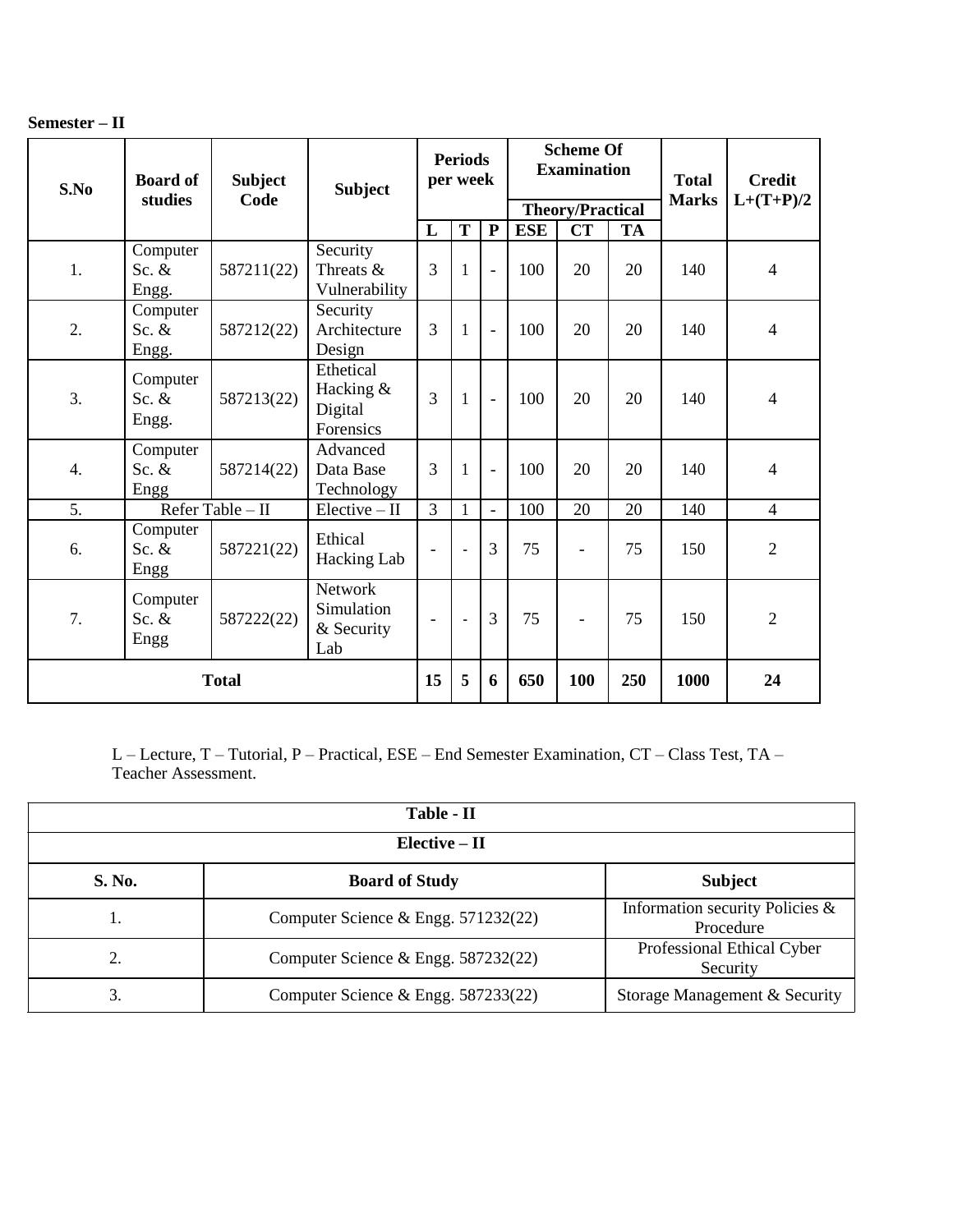| Semester – III |  |
|----------------|--|
|----------------|--|

| S.No         | <b>Subject</b><br><b>Board of studies</b><br>Code |            | <b>Subject</b>                         | Periods per<br>week      |                          |                          | <b>Scheme Of</b><br><b>Examination</b><br><b>Theory/Practical</b> |                          |           | <b>Total</b><br>Mar | <b>Credit</b><br>$L+(T+$ |
|--------------|---------------------------------------------------|------------|----------------------------------------|--------------------------|--------------------------|--------------------------|-------------------------------------------------------------------|--------------------------|-----------|---------------------|--------------------------|
|              |                                                   |            |                                        | L                        | T                        | ${\bf P}$                | <b>ES</b><br>E                                                    | <b>CT</b>                | <b>TA</b> | $\bf ks$            | P/2                      |
| 1.           | Computer Sc. &<br>Engg.                           | 587311(22) | Cyber Laws &<br>Legislation            | 3                        |                          |                          | 100                                                               | 20                       | 20        | 140                 | $\overline{4}$           |
| 2.           | Refer Table - III                                 |            | $Elective - III$                       | 3                        |                          | $\overline{\phantom{0}}$ | 100                                                               | 20                       | 20        | 140                 | $\overline{4}$           |
| 3.           | Computer Sc. &<br>Engg.                           | 587321(22) | Preliminary<br>work on<br>Dissertation | $\overline{\phantom{0}}$ | $\overline{\phantom{0}}$ | 28                       | 100                                                               | $\overline{\phantom{a}}$ | 100       | 200                 | 14                       |
| 4.           | Computer Sc. &<br>Engg                            | 587322(22) | Technical<br>Seminar                   | $\overline{\phantom{0}}$ | $\overline{\phantom{0}}$ | 3                        | $\overline{\phantom{0}}$                                          | $\overline{\phantom{0}}$ | 20        | 20                  | $\overline{2}$           |
| <b>Total</b> |                                                   |            | 6                                      | $\overline{2}$           | 31                       | 300                      | 40                                                                | 160                      | 500       | 24                  |                          |

L – Lecture, T – Tutorial, P – Practical, ESE – End Semester Examination, CT – Class Test, TA – Teacher Assessment.

| $Table - III$    |                                       |                                             |  |  |  |  |  |  |  |
|------------------|---------------------------------------|---------------------------------------------|--|--|--|--|--|--|--|
| $Elective - III$ |                                       |                                             |  |  |  |  |  |  |  |
| S. No.           | <b>Board of Study</b>                 | <b>Subject</b>                              |  |  |  |  |  |  |  |
|                  | Computer Science & Engg. $587331(22)$ | Preserving & Recovering Digital<br>Evidence |  |  |  |  |  |  |  |
|                  | Computer Science & Engg. $571332(22)$ | Cloud Computing                             |  |  |  |  |  |  |  |
| 3.               | Computer Science & Engg. $571333(22)$ | <b>Information Security in Industry</b>     |  |  |  |  |  |  |  |